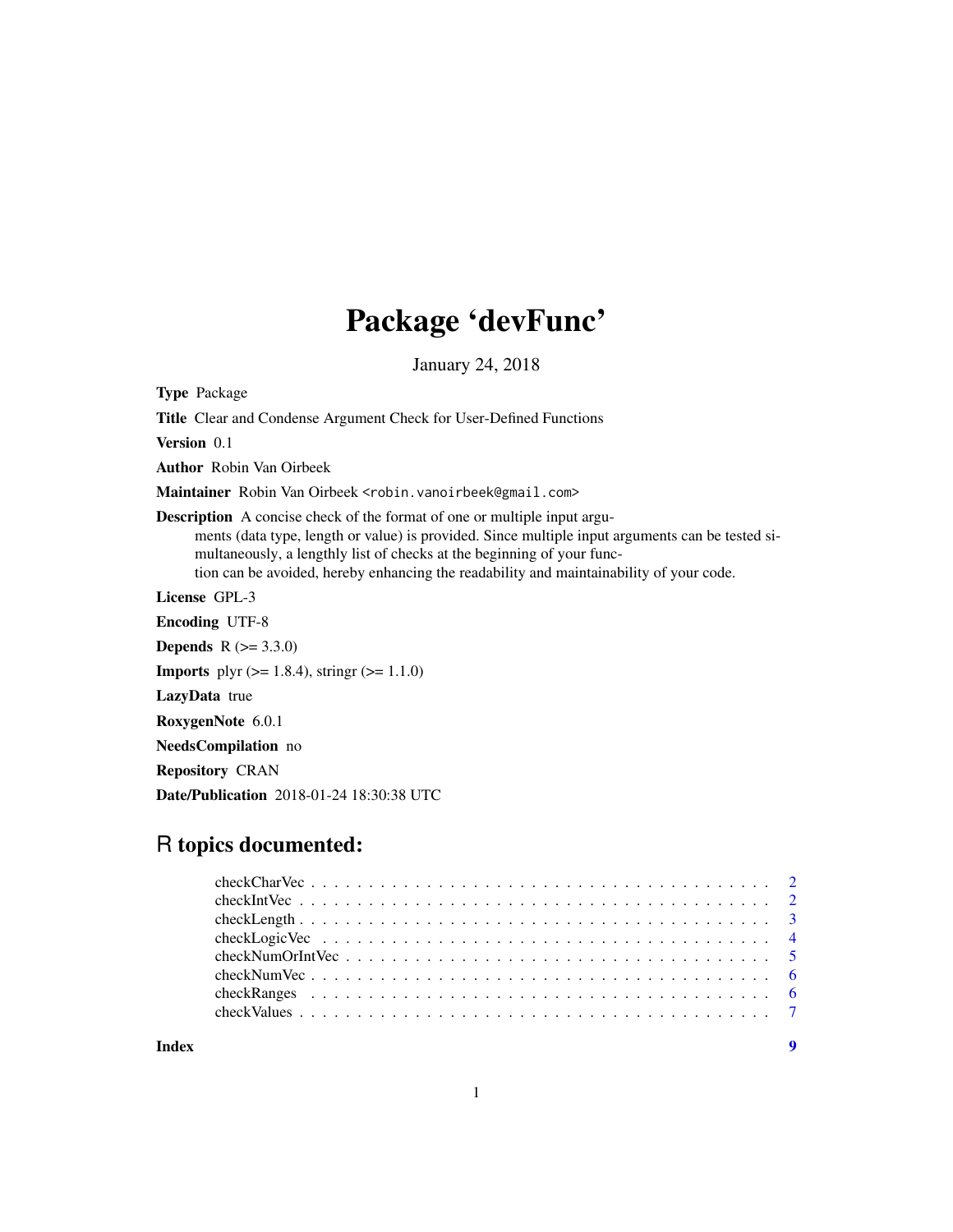<span id="page-1-0"></span>

#### Description

Checking if all elements of a list are all character vectors

#### Usage

```
checkCharVec(listChar, namesListElements = NULL)
```
#### Arguments

listChar A list of the vectors of which one wishes to check if their data type is character namesListElements

> Character vector containing the names of the variables of which the data type is checked. Optional parameter, with as default value NULL. This argument should be used when the variable of which the data type is checked is not an object that was provided as an argument to the function, or when the list elements of the first argument do not have a name attached to it.

#### Value

No value is returned if all vectors have the character data type. If not, an error message is thrown for each element of the list that does not pertain to the character data type.

#### Examples

```
arg1 <- 'something'
checkCharVec(list(arg1))
checkCharVec(list('somethingElse', TRUE))
arg2 < -2checkCharVec(list(arg2))
checkCharVec(list(arg2, TRUE, 5L))
```
checkIntVec *Checking if all elements of a list are all integer vectors*

#### Description

Checking if all elements of a list are all integer vectors

#### Usage

```
checkIntVec(listInt, namesListElements = NULL)
```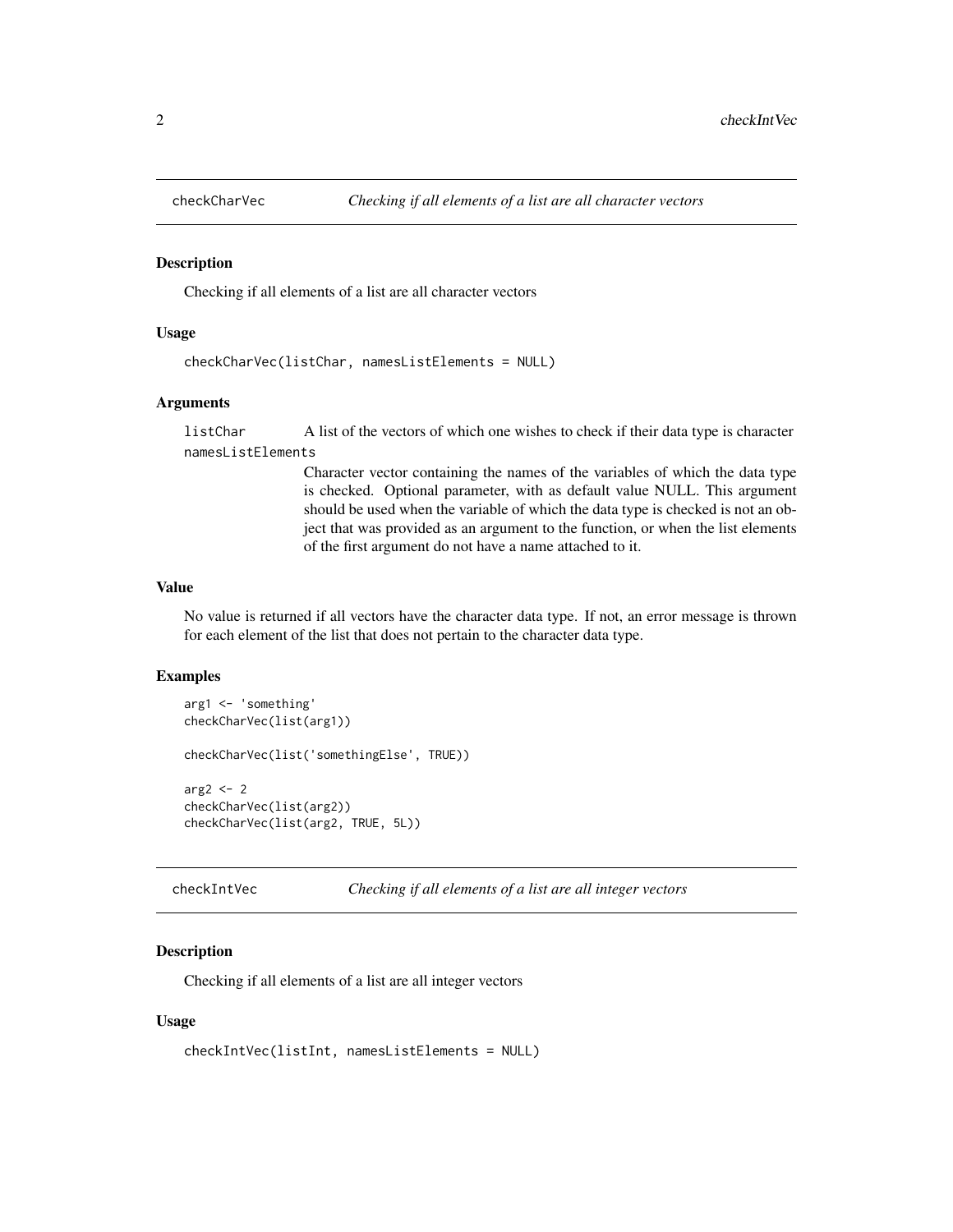#### <span id="page-2-0"></span>checkLength 3

#### Arguments

listInt A list of the vectors of which one wishes to check if their data type is integer namesListElements

> Character vector containing the names of the variables of which the data type is checked. Optional parameter, with as default value NULL. This argument should be used when the variable of which the data type is checked is not an object that was provided as an argument to the function, or when the list elements of the first argument do not have a name attached to it.

#### Value

No value is returned if all vectors have the integer data type. If not, an error message is thrown for each element of the list that does not pertain to the integer data type.

#### Examples

```
arg1 <- 1LcheckIntVec(list(arg1))
checkIntVec(list(1L, TRUE, 2L))
arg2 <- 'R'
checkIntVec(list(arg2))
checkIntVec(list(arg2, TRUE, 2))
```

| checkLength | Checking if the length of the different elements of a list corresponds to |
|-------------|---------------------------------------------------------------------------|
|             | what one expects.                                                         |

#### Description

Checking if the length of the different elements of a list corresponds to what one expects.

#### Usage

```
checkLength(listObjects, lengthObjects)
```
#### Arguments

| listObjects | List of vectors, of irrespective data type.                                                  |
|-------------|----------------------------------------------------------------------------------------------|
|             | lengthObjects Numeric vector, either of the same length as the 'listObjects' argument, or of |
|             | length 1, but in the latter case, it will be tested whether or not the length of every       |
|             | element of the 'listObjects' argument equal this one value.                                  |

#### Value

No value is returned if all vectors correspond to the length against which it is tested. An error message is thrown when the length does not corresponds for at least one element of the list.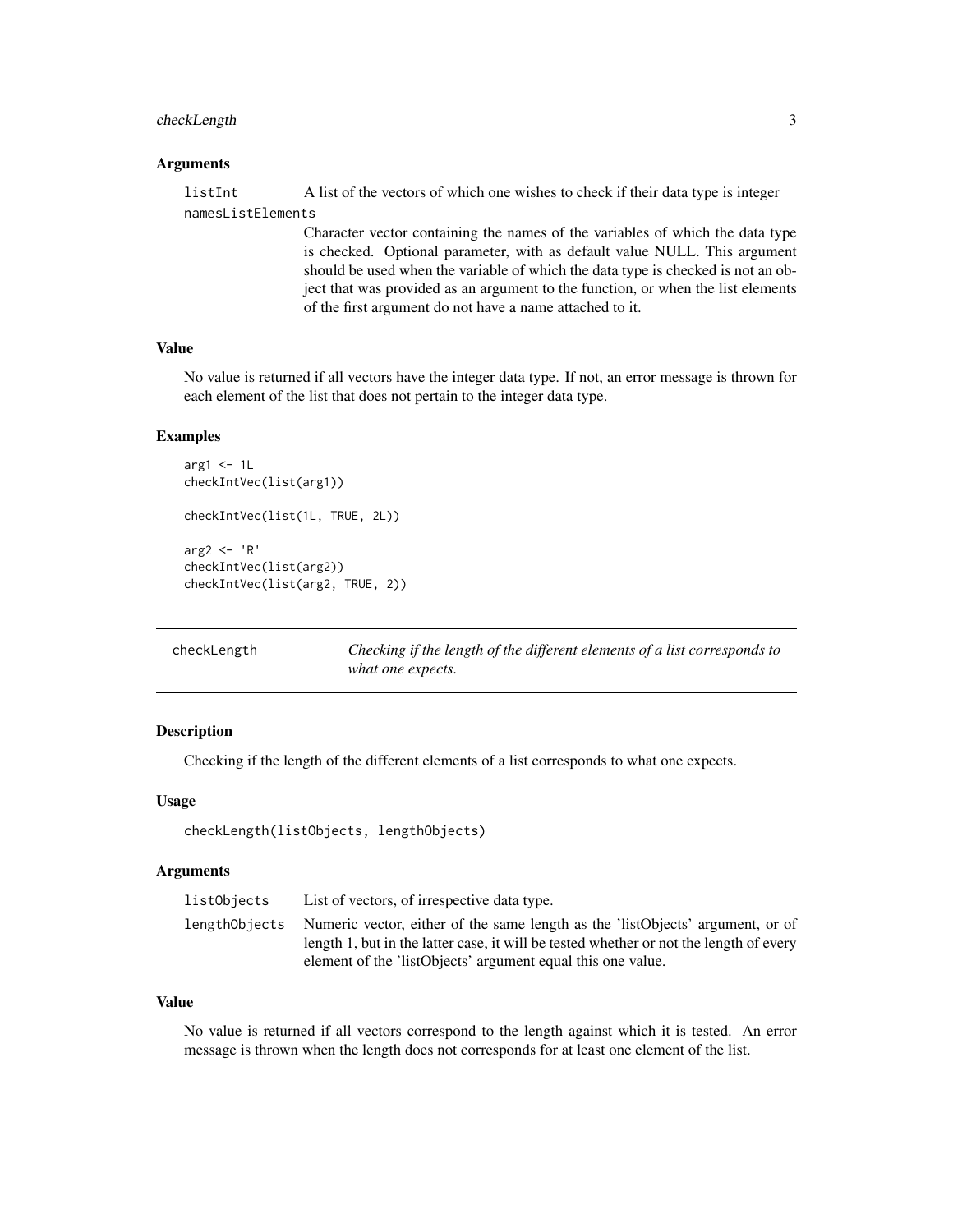#### Examples

```
arg1 <- 'something'
checkLength(list(arg1), 1)
checkLength(list('somethingElse', TRUE), 1)
checkLength(list('somethingElse', TRUE), c(1, 1))
arg2 < -2:5checkLength(list(arg1, arg2), c(1, 4))
checkLength(list(arg1, arg2), 1)
```
checkLogicVec *Checking if all elements of a list are all logical vectors*

#### Description

Checking if all elements of a list are all logical vectors

#### Usage

```
checkLogicVec(listLogic, namesListElements = NULL)
```
#### Arguments

listLogic A list of the vectors of which one wishes to check if their data type is logical namesListElements

> Character vector containing the names of the variables of which the data type is checked. Optional parameter, with as default value NULL. This argument should be used when the variable of which the data type is checked is not an object that was provided as an argument to the function, or when the list elements of the first argument do not have a name attached to it.

#### Value

No value is returned if all vectors have the logical data type. If not, an error message is thrown for each element of the list that does not pertain to the logical data type.

#### Examples

```
arg1 <- TRUE
checkLogicVec(list(arg1))
checkLogicVec(list(TRUE, T, 2))
checkLogicVec(list(TRUE, T, 2), c('Var1', 'Var2', 'Var3'))
arg2 < -0.8checkLogicVec(list(arg2))
checkLogicVec(list(arg2, 'T', 2))
```
<span id="page-3-0"></span>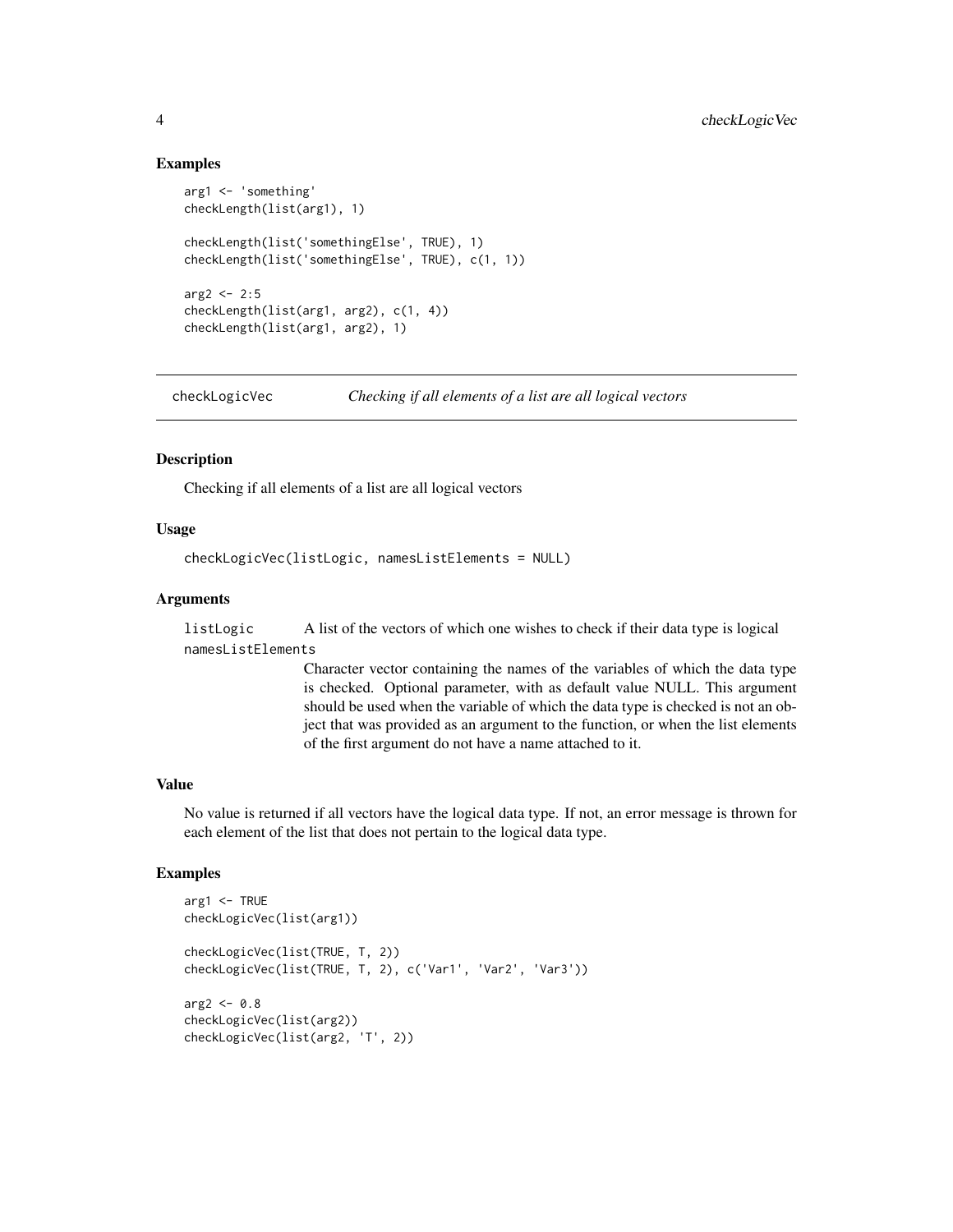<span id="page-4-0"></span>checkNumOrIntVec *Checking if all elements of a list are all integer or numeric vectors*

#### Description

Checking if all elements of a list are all integer or numeric vectors

#### Usage

```
checkNumOrIntVec(listNumOrInt, namesListElements = NULL)
```
#### Arguments

listNumOrInt A list of the vectors of which one wishes to check if their data type is integer.

namesListElements

Character vector containing the names of the variables of which the data type is checked. Optional parameter, with as default value NULL. This argument should be used when the variable of which the data type is checked is not an object that was provided as an argument to the function, or when the list elements of the first argument do not have a name attached to it.

#### Value

No value is returned if all vectors have the integer or numeric data type. If not, an error message is thrown for each element of the list that does not pertain to the integer or numeric data type.

#### Examples

```
arg1 < -1checkNumOrIntVec(list(arg1))
arg1 <- 1
checkNumOrIntVec(list(arg1))
checkNumOrIntVec(list(1L, TRUE, 2L))
checkNumOrIntVec(list(1L, TRUE, 2L), c('Var1', 'Var2', 'Var3'))
arg2 <- 'R'
checkNumOrIntVec(list(arg2))
checkNumOrIntVec(list(arg2, TRUE, 2))
```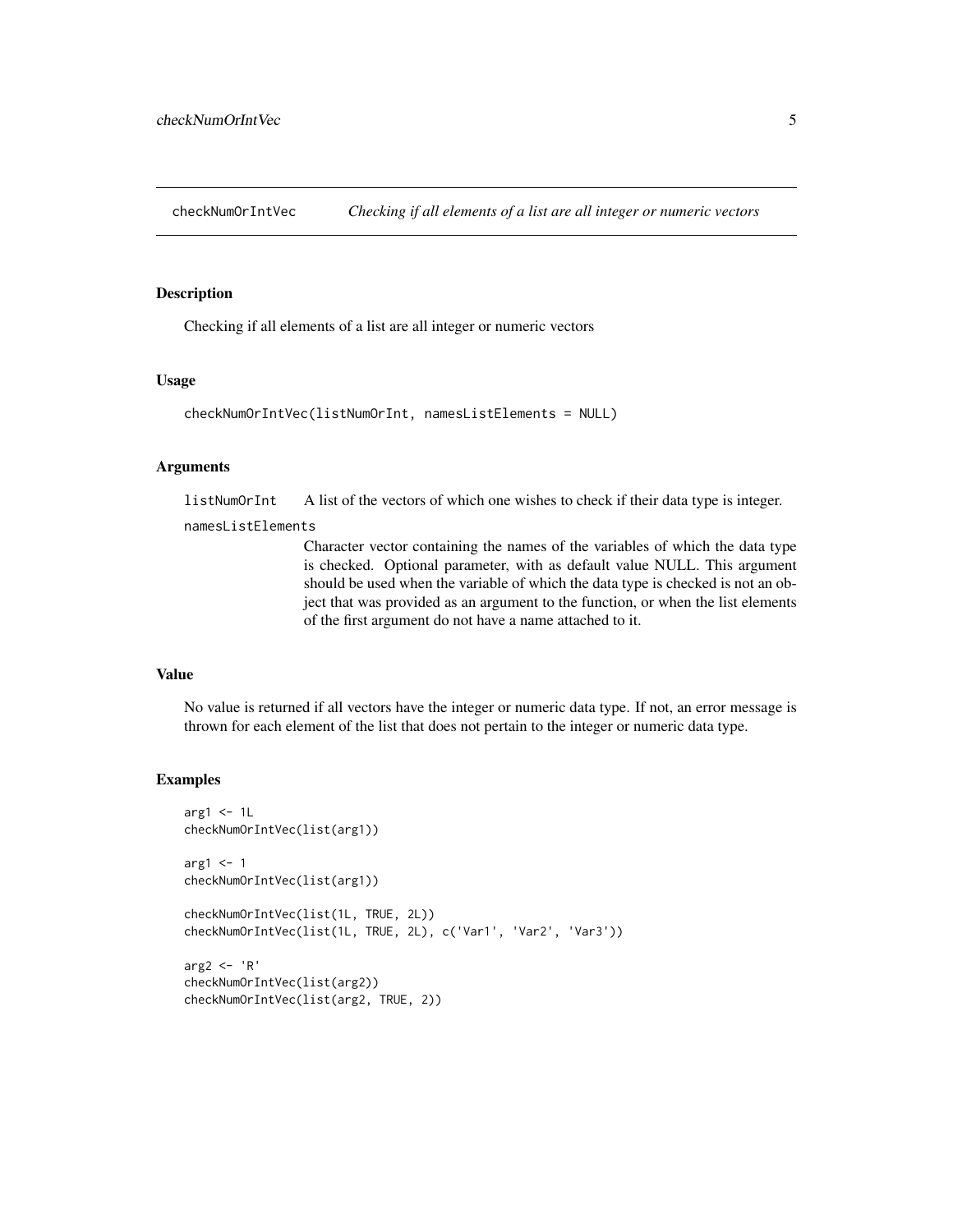<span id="page-5-0"></span>

#### Description

Checking if all elements of a list are all numeric vectors

#### Usage

```
checkNumVec(listNum, namesListElements = NULL)
```
#### Arguments

listNum A list of the vectors of which one wishes to check if their data type is numeric namesListElements

> Character vector containing the names of the variables of which the data type is checked. Optional parameter, with as default value NULL. This argument should be used when the variable of which the data type is checked is not an object that was provided as an argument to the function, or when the list elements of the first argument do not have a name attached to it.

#### Value

No value is returned if all vectors have the numeric data type. If not, an error message is thrown for each element of the list that does not pertain to the numeric data type.

#### Examples

```
arg1 < -2checkNumVec(list(arg1))
checkNumVec(list(TRUE, T, 2))
checkNumVec(list(TRUE, T, 2), c('Var1', 'Var2', 'Var3'))
arg2 < -0.8checkNumVec(list(arg2))
checkNumVec(list(arg2, 'T', 2))
```
checkRanges *Checking if the value of a numeric or integer variable (of length 1) is located within a certain range.*

#### **Description**

Checking if the value of a numeric or integer variable (of length 1) is located within a certain range.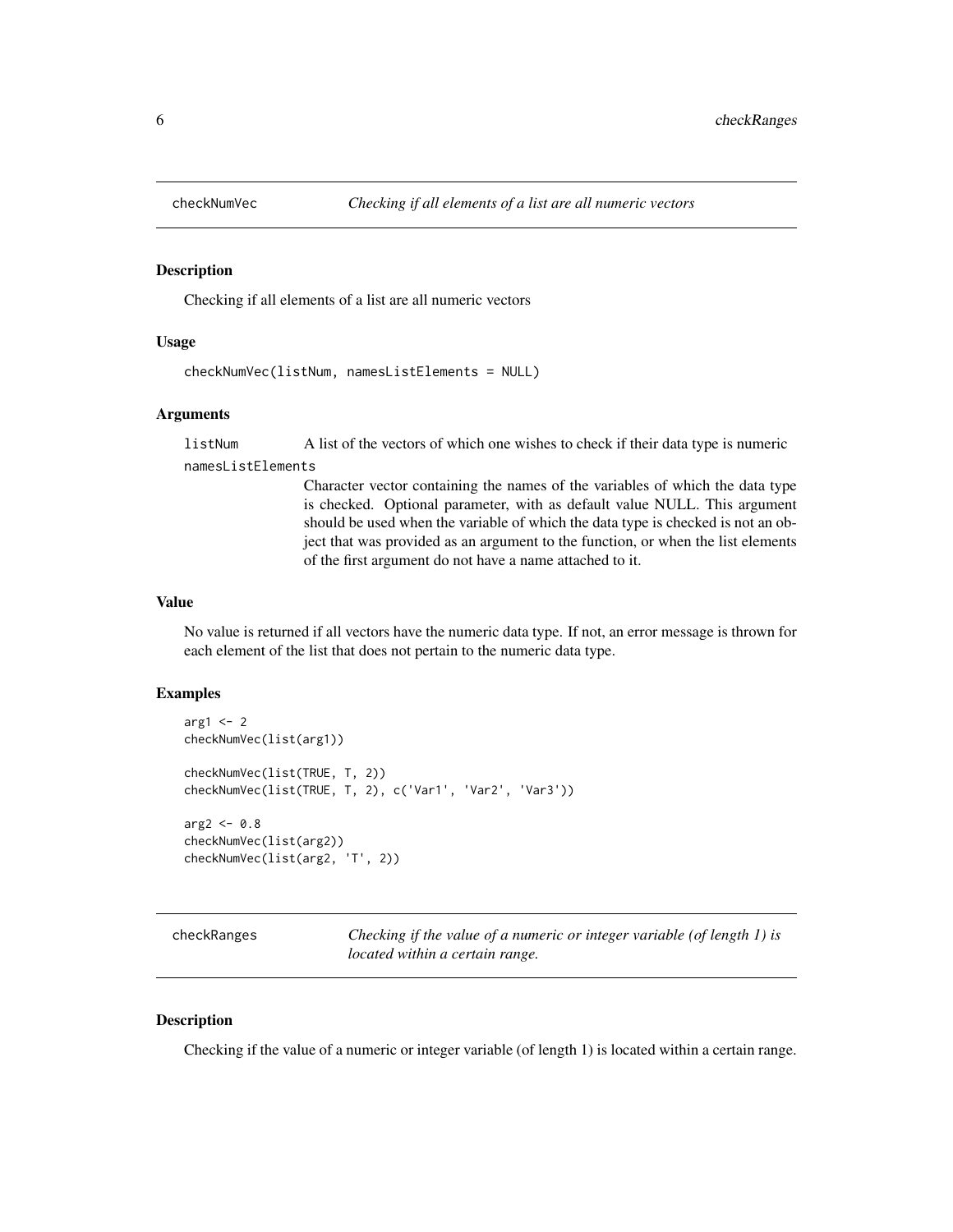#### <span id="page-6-0"></span>checkValues 7

#### Usage

checkRanges(listObjects, listRanges)

#### Arguments

| listObjects | List of numeric or integer vectors, of each of length 1. It contains the list of<br>variables of which one wants to test its value against a vector of valid values.<br>This argument is obligatory.                                                                                          |
|-------------|-----------------------------------------------------------------------------------------------------------------------------------------------------------------------------------------------------------------------------------------------------------------------------------------------|
| listRanges  | List of character vectors, each character vector should be of length 2 or 4, while<br>the 'listRanges' list should be of the same length as the 'listObjects' argument.<br>It contains the values against which one wants to test the 'listObjects' argument.<br>This argument is obligatory. |

#### Value

No value is returned if all vectors of the 'listObjects' argument is contained within the corresponding ranges of the 'listRanges' argument. An error message is thrown when this is not the case for at least one of the elements of the 'listObjects' argument. Note that each element of the 'listRange' argument should be of the following structure. The first element of the character vector, as well as the third element if the character vector is of length 4, should either be '>', '>=', '<' or '<='. In case that the length of the character vector is 4, the first and the third element should be opposite directions (some form of '>' combined with some form of '<'). The second and fourth element should be a numeric value coerced to a character. If the character vector is of length 2 (4), then the range is either bounded from below or (and) above.

#### Examples

```
someValue <- 2
checkRanges(list(someValue), list(c('<', 3)))
someValue <- '2'
checkRanges(list(someValue), list(c('<', 3)))
checkRanges(list(someValue), list(c(1.5, 3)))
someValue <- 6
someOtherValue <- 5
checkRanges(list(someValue, someOtherValue), list(c('>=', 2.5), c('>=', 2.5, '<=', 5)))
checkRanges(list(someValue, someOtherValue), list(c('>=', 2.5), c('>=', 2.5, '<', 5)))
checkRanges(list(someValue, someOtherValue), list(c('>=', 2.5, '<=', 5), c('>=', 2.5, '<', 5)))
```
checkValues *Checking if the value of vectors (of length 1) is authorized.*

#### Description

Checking if the value of vectors (of length 1) is authorized.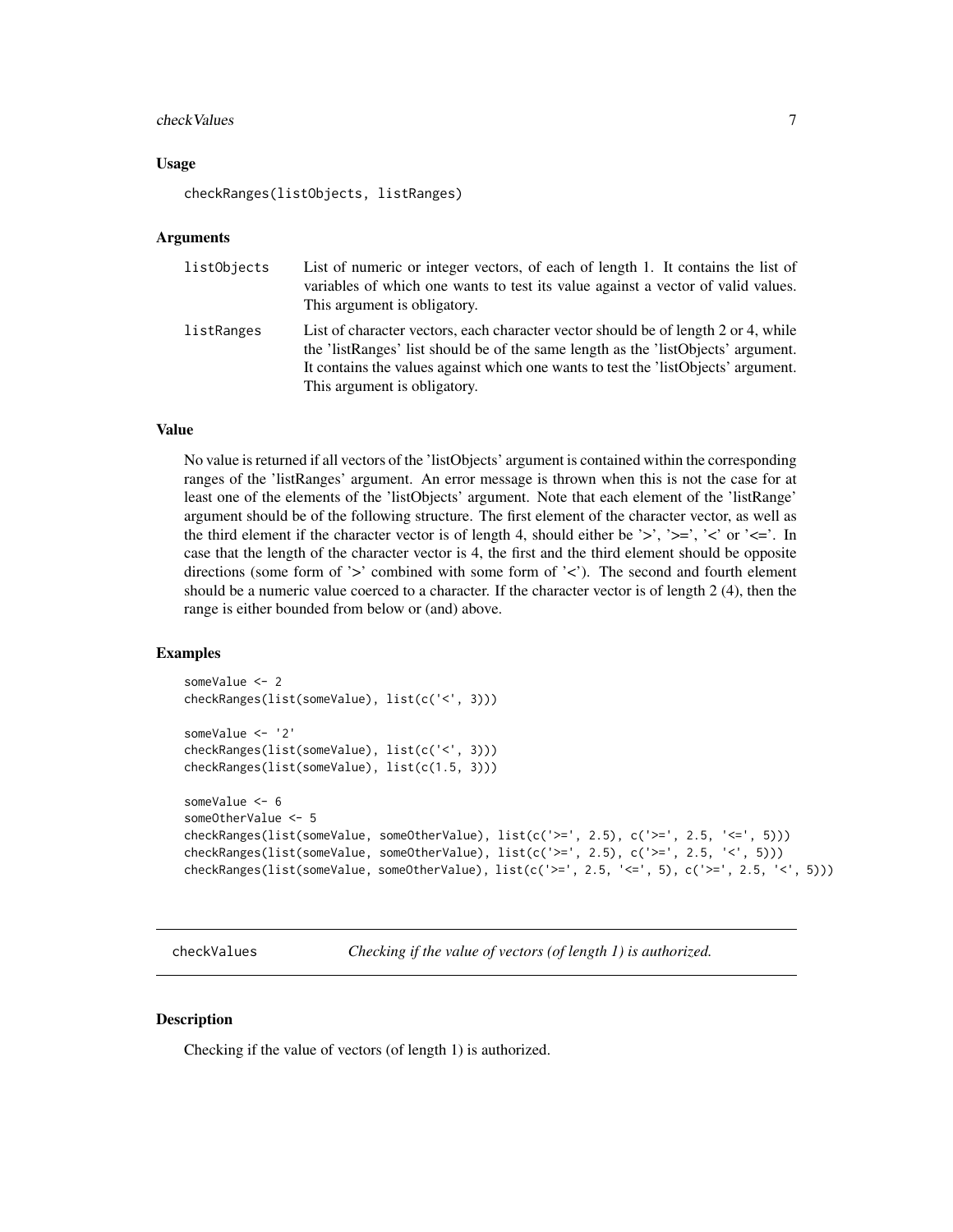#### Usage

checkValues(listObjects, listValues)

#### Arguments

| listObjects | List of vectors, of irrespective data type and each of length 1. It contains the list<br>of variables of which one wants to test its value against a vector of valid values.<br>This argument is obligatory.            |
|-------------|-------------------------------------------------------------------------------------------------------------------------------------------------------------------------------------------------------------------------|
| listValues  | List of vectors, of irrespective data type and of the same length as the 'listO-<br>bjects' argument. It contains the values against which one wants to test the<br>listObjects' argument. This argument is obligatory. |

#### Value

No value is returned if all vectors correspond to the length against which it is tested. An error message is thrown when at least one of the elements of the 'listObjects' contains an invalid value, as stipulated by the 'listValues' argument.

#### Examples

```
lossType <- 'absolute'
checkValues(list(lossType), list(c('absolute', 'quadratic')))
checkValues(list(lossType), list(c('absolute', 'quadratic'), c('test', 'test2')))
#The next error message is weird, since it does not return the real name of the listObject
#that found to be wrong.
lossType <- 'absolute55'
listObjects <- list(lossType)
listValues <- list(c('absolute', 'quadratic'))
checkValues(listObjects, listValues)
```

```
#Now it is ok...
checkValues(list(lossType), list(c('absolute', 'quadratic')))
```